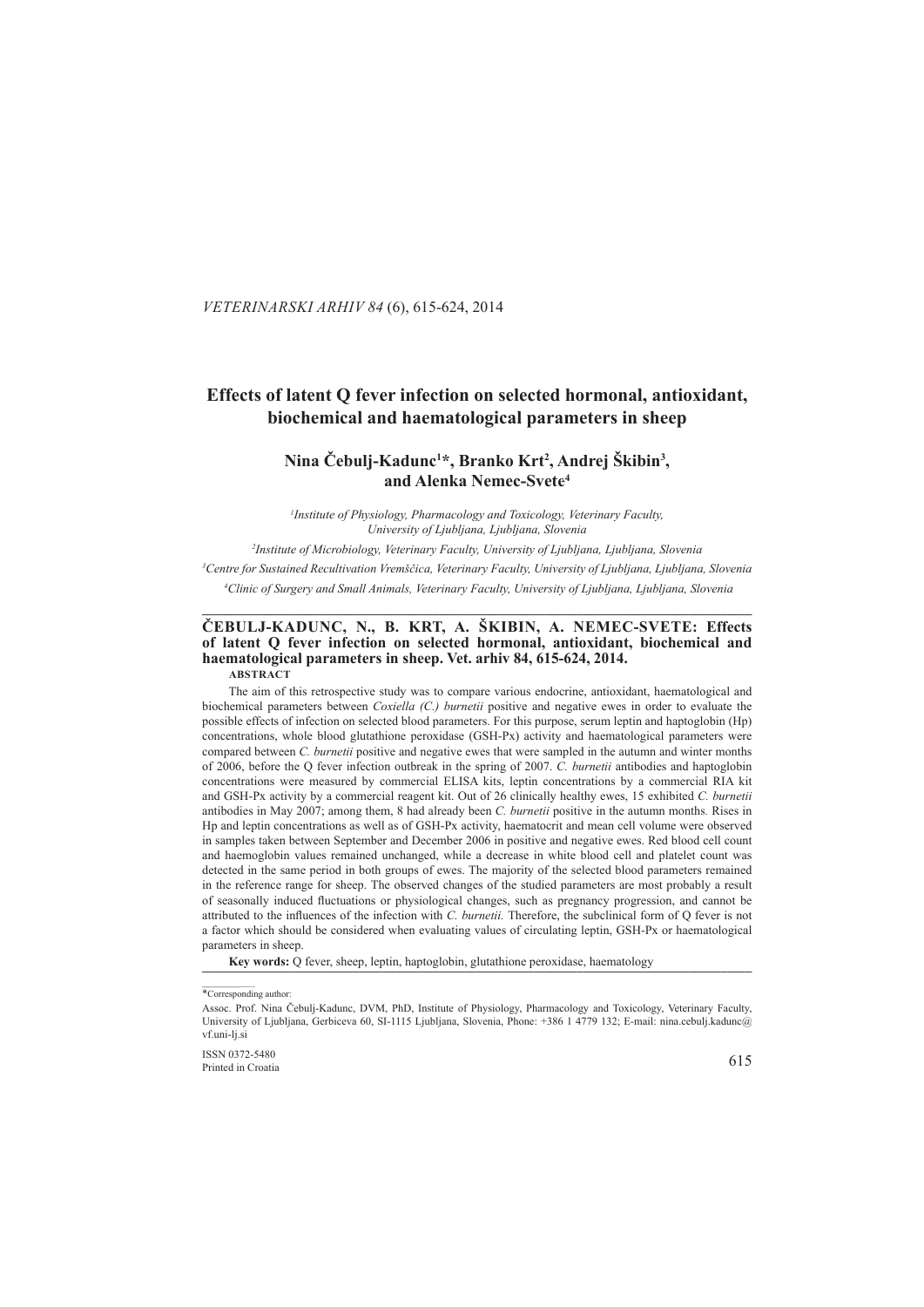## **Introduction ntroduction**

Q fever is a highly contagious zoonotic disease, occurring worldwide (ANGELAKIS and RAOULT, 2010; GUATTEO et al., 2011). It is caused by an intracellular Gram-negative bacterium *Coxiella (C.) burnetii* which can infect humans, a wide range of domestic and wild mammals, birds, reptilians and ticks. In most cases the infection is asymptomatic but in sheep  $5 - 50\%$  of a flock can be affected. Aborting sheep and goats are often reported as a source of infection in humans (ANGELAKIS and RAOULT, 2010; GUATTEO et al., 2011; RODOLAKIS, 2009; RUIZ-FONS et al., 2010). Animals usually become infected with *C. burnetii* by inhalation. After the primary multiplication of the bacteria in the regional lymph nodes, bacteraemia follows, lasting 5 - 7 days. The infection then progresses into the mammary glands and the placenta (ANGELAKIS and RAOULT, 2010; GUATTEO et al., 2011). *C. burnetii* grows and proliferates within the phagolysosomes, and persists in fixed macrophages, due to subversion of macrophage functions and the impairment of T-cell responses (ANGELAKIS and RAOULT, 2010; GUATTEO et al., 2011; HONSTETTRE et al., 2003). The majority of the mentioned studies of Q fever are focused on the characteristics of *C. burnetii*, epidemiology, the determination of the agent, and clinical signs of Q fever in man and animals, but reports considering the influences of the infection on various physiological parameters, such as haematological or endocrinological factors, were not found.

In the spring of  $2007$ , after an outbreak of Q fever in employees and students which were in contact with sheep, C. burnetii antibodies were confirmed in a flock of sheep at the research facility of Ljubljana Veterinary Faculty. Among the infected animals there were also ewes which were included in an extensive research project investigating the physiological characteristics of Slovene autochthonous sheep breeds during the whole of 2006, and the results of this project became questionable due to the unexpected *C*. *burnetii* infection.

The present retrospective study was conducted in order to avoid any erroneous conclusions considering the project results obtained in 2006. To this purpose, the results of serum leptin and haptoglobin (Hp), whole blood glutathione peroxidase (GSH-Px) and haematological parameters in these sheep, obtained during the autumn of 2006, were evaluated with respect to C. *burnetii* infection status, as indicated by serum antibody levels.

## **Materials and methods aterials**

The study was performed on 26 adult ewes of the Istrian breed kept at a research facility of the Veterinary Faculty (at the Vremščica Centre for Sustainable Recultivation). The ewes were kept on pasture from March to September and housed over the rest of the year. They were lambing during the early spring of 2006. The next breeding season started in the autumn months, and in December 2006 all the ewes, with the exception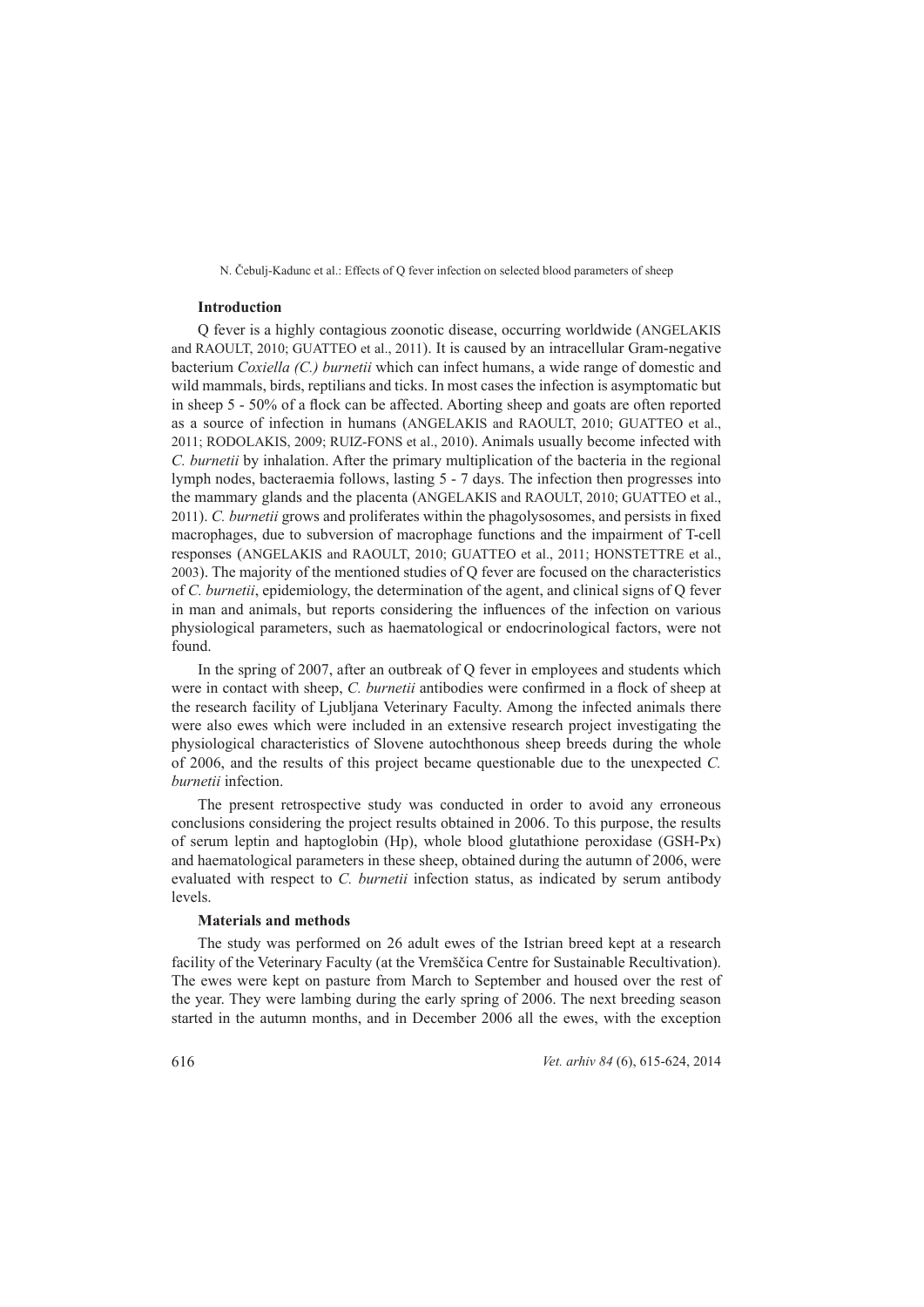of one, were pregnant and due to give birth in February or March 2007. The animals were clinically healthy and did not exhibit any reproductive disorders. Their blood was sampled monthly from January to December 2006, always starting on the first Tuesday of the month between 8 and 10 a.m. Additional sampling was performed in May 2007. Blood samples were collected by jugular venipuncture using evacuated tubes without anticoagulant (Vacutainer®, 5 mL, Becton Dickinson, Heidelberg) for serum leptin, haptoglobin and C. *burnetii* antibodies determination, with lithium heparin (Vacutainer<sup>®</sup>, LH 119 I.U., 7 mL, Becton Dickinson, Heidelberg) for GSH-Px determination and with EDTA (Vacutainer®, K3E, 5 mL, Becton Dickinson, Heidelberg) for haematological analyses. The latter were performed immediately after the delivery of blood samples to the laboratory on the day of blood samples collection. All other samples were aliquoted and kept frozen below -20  $^{\circ}$ C until analysed.

After the confirmation of *C. burnetii* antibodies in May 2007, samples which were collected in September and December 2006, were also tested for the same antibodies. Based on the presence of these antibodies, previously measured results (leptin concentration, GSH-Px activity, haematological values) were distributed into two groups, originating from *C. burnetii* positive or negative ewes. In our original study, leptin concentrations were measured each month, and GSH-Px activity and haematological parameters were measured every 3 months. Therefore, in the present study leptin concentrations were evaluated in the period from September to December, GSH-Px activity and haematological parameters in September and December. Additionally, haptoglobin concentrations were measured for the purpose of this study in stored samples collected in September and December 2006.

Serum *C. burnetii* antibodies were determined by a commercial ELISA kit (CHEKIT<sup>\*</sup> Q Fever Antibody ELISA, IDEXX, Switzerland). A commercial ELISA kit (PHASE™ RANGE Haptoglobin Assay, Tridelta, Ireland) validated for sheep serum was used for haptoglobin determination. Serum leptin concentrations were measured by a commercial RIA test (Multi species Leptin RIA Kit, Linco, USA), validated for sheep serum. GSH-Px activity in whole blood haemolysates was determined spectrophotometrically with an automated biochemistry analyser, RX-Daytona (Randox, Crumlin, UK), using the commercial reagent kit Ransel (#RS 504, Randox Laboratories, Crumlin, UK), and expressed as units per gram of haemoglobin ( $U/g$  Hgb). Haematological analyser ABC Vet (ABX, France) was used for haematological analyses that included red blood cell count (RBC), haematocrit, mean cell volume (MCV), haemoglobin concentration, white blood cell count (WBC) and platelet count.

Statistical analyses were performed using the Statistical Package for Social Sciences (SPSS for Windows. Release 8.0.0.), with subprograms Paired  $t$ -test, independent  $t$ -test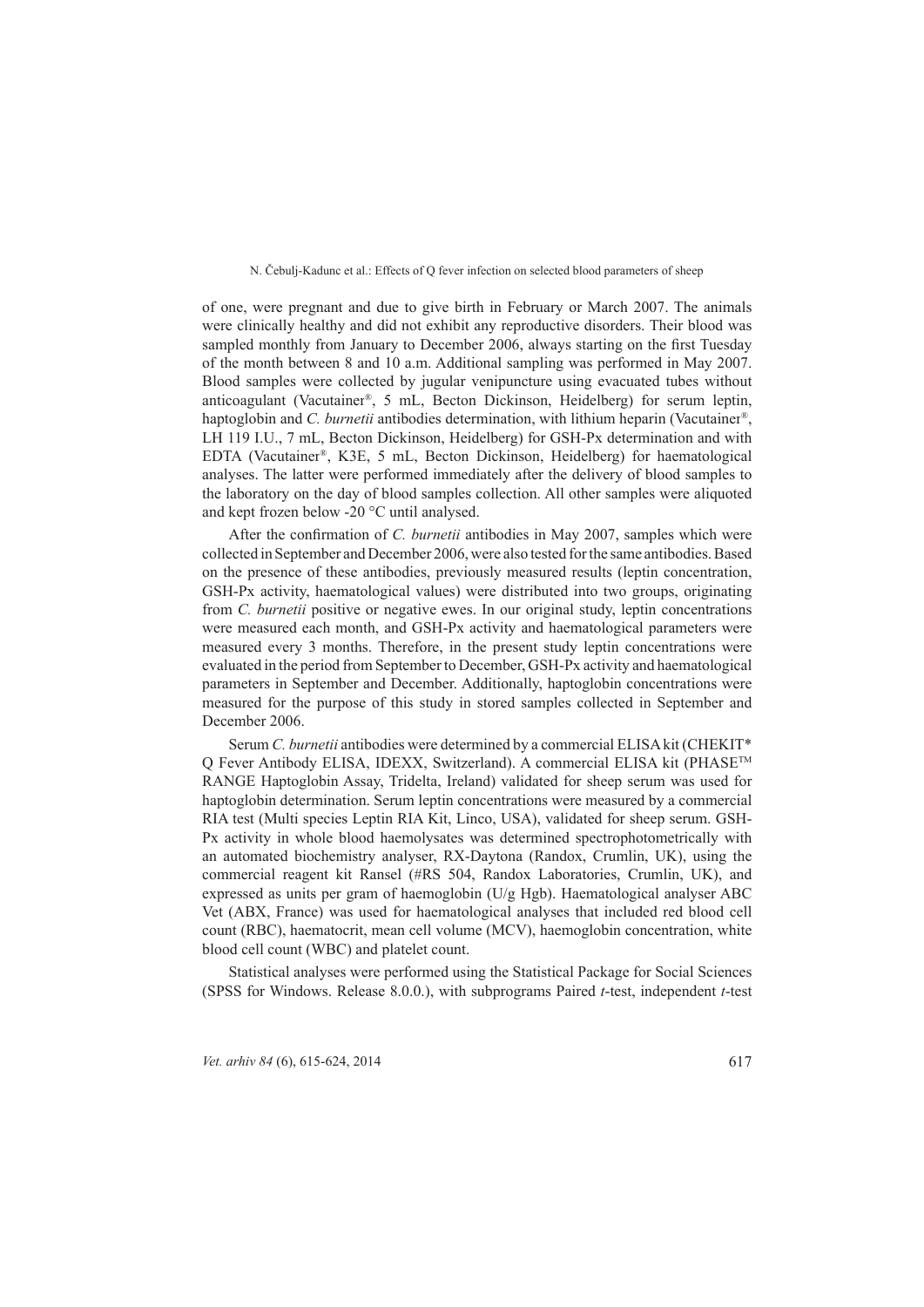and one-way ANOVA. Results were considered significant at the level  $P<0.05$  and are presented in the text as mean  $\pm$  standard error of the mean ( $\bar{x} \pm$  SEM).

The study was performed in accordance with the ethical and regulatory guidelines regarding the care and use of animals for experimental procedures.

#### **Results**

Out of 26 clinically healthy ewes included in the research project from  $2006$ , 15 (57.69%) of them exhibited *C. burnetii* antibodies in May 2007. Among these 15 positive ewes, *C.burnetii* antibodies were confirmed in stored samples of 8 ewes (22.22%) sampled in September and December 2006, while another 7 ewes were still negative in this period. Negative results were also obtained for another 11 ewes, sampled in 2006.

Mean leptin levels in positive and negative ewes from September to December are represented in Figure 1. Measured leptin concentrations ranged from 0.17 ng/mL to 4.96 ng/mL. The lowest mean leptin levels were measured in both groups of ewes in September, the highest in December ( $P<0.001$  for negative;  $P>0.05$  for positive ewes). Differences between positive and negative ewes were found to be insignificant ( $P>0.05$ ) at each monthly sampling t



**El Positive ewes El Negative ews** 

Fig. 1. Monthly leptin concentrations ( $\overline{X}$   $\pm$  SEM) in negative and positive ewes from September to December. Sep - September, Oct - October, Nov - November, Dec - December.

Mean GSH-Px activities and Hp concentrations in positive and negative ewes in September and December are represented in Table 1. Measured GSH-Px activity ranged from  $184.47$  U/gHb to  $864.95$  U/gHb. At each monthly sampling mean values in negative ewes were lower than in positive, but they did not reach a significant level ( $P>0.05$ ).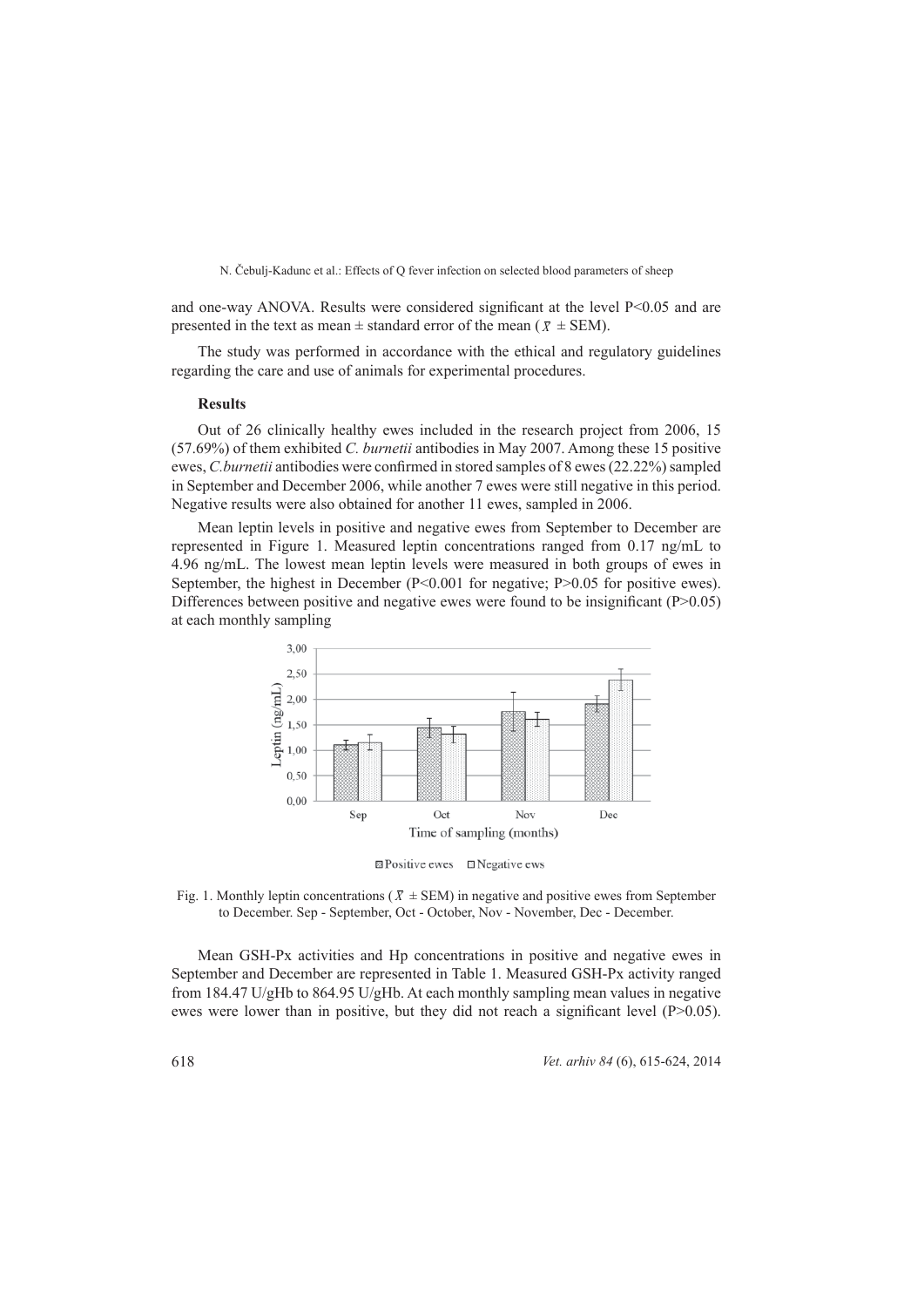For both positive and negative ewes, the mean values in September were lower than in December ( $P<0.05$  for negative ewes). Measured Hp values were in the range between  $0.25$  mg/mL and  $2.00$  mg/mL. Mean Hp values were insignificantly higher in positive than in negative ewes at both sampling times, and in September they were insignificantly lower than in December for both groups of ewes  $(P>0.05)$ .

Mean RBC, haematocrit, MCV, Hgb concentrations, WBC and platelet counts of positive and negative ewes in September and December are also presented in Table 1. RBC values ranged from 7.33  $\times 10^{12}$ /L to 11.99  $\times 10^{12}$ /L. The differences between the positive and negative ewes, as well as between all monthly RBC means were insignificant  $(P>0.05)$ . The measured heamatocrit values were in the range of 0.24 to 0.40. Mean haematocrit in December was significantly higher than in September for both negative  $(P<0.05)$  and positive ewes  $(P<0.01)$ , but the differences between the positive and negative ewes in September and December were not significant ( $P > 0.05$ ).

Table 1. Whole blood glutathione peroxidase (GSH-Px) activity, haptoglobin (Hp) concentrations and haematological parameters (RBC - red blood cell count; MCV - mean corpuscular volume; Hgb - haemoglobin concentration; WBC - white blood cell count) in *C. burnetii* positive and

|                          | Positive $(n = 8)$       |                         | Negative $(n = 18)$           |                          |
|--------------------------|--------------------------|-------------------------|-------------------------------|--------------------------|
| Parameter (unit)*        | September                | December                | September                     | December                 |
| $GSH-Px$ (U/gHgb)        | $452.50 \pm 40.15$       | $519.53 \pm 27.71$      | $384.45 \pm 30.18^a$          | $473.11 \pm 20.40^a$     |
| $Hp$ (mg/mL)             | $0.42 \pm 0.03$          | $0.72 \pm 0.19$         | $0.35 \pm 0.02$               | $0.44 \pm 0.03$          |
| RBC $(10^{12}/L)$        | $9.20 \pm 0.38$          | $9.70 \pm 0.24$         | $9.87 \pm 0.30$               | $9.94 \pm 0.24$          |
| Haematocrit (L/L)        | $0.31 \pm 0.01^b$        | $0.35 \pm 0.01^b$       | $0.30 \pm 0.01^{\text{a}}$    | $0.34 \pm 0.01^{\circ}$  |
| MCV(fL)                  | $32.25 \pm 0.67^{\rm b}$ | $35.5 \pm 0.71^{\rm b}$ | $31.72 \pm 0.35$ <sup>c</sup> | $34.89 \pm 0.36^{\circ}$ |
| Hgb (g/L)                | $94.9 \pm 3.40$          | $103.10 \pm 2.8$        | $99.3 \pm 2.9$                | $104.2 \pm 2.6$          |
| WBC $(10^9/L)$           | $10.21 \pm 0.92$         | $8.99 \pm 0.72$         | $11.681 \pm 0.50^{\circ}$     | $10.29 \pm 0.36^a$       |
| Platelet count $(109/L)$ | $275 \pm 31.39$          | $254.13 \pm 58.04$      | $345.00 \pm 12.69^b$          | $273.00 \pm 18.41^b$     |

negative ewes in September and December ( $\bar{X} \pm$  SEM).

Values in a row with the same letter are significantly different:  $a = P < 0.05$ ;  $b = P < 0.01$ ;  $c = P < 0.001$ 

The measured MCV ranged from 30 fL to 40 fL. Mean MCVs in December were significantly higher than in September for both negative  $(P<0.001)$  and positive ewes  $(P<0.01)$ . The differences between the positive and negative ewes were insignificant in both months of sampling ( $P > 0.05$ ). The measured Hgb concentrations were in the range between 77 g/L and 121 g/L. The Hgb concentrations in December were higher than in September for both groups of ewes  $(P>0.05)$  and the differences between the positive and negative ewes were insignificant in both months ( $P>0.05$ ). The WBC ranged from  $5.70 \times 10^{9}/L$  to  $16.60 \times 10^{9}/L$ . The differences between positive and negative ewes were insignificant ( $P > 0.05$ ) in both sampling months, but in positive ewes the mean value in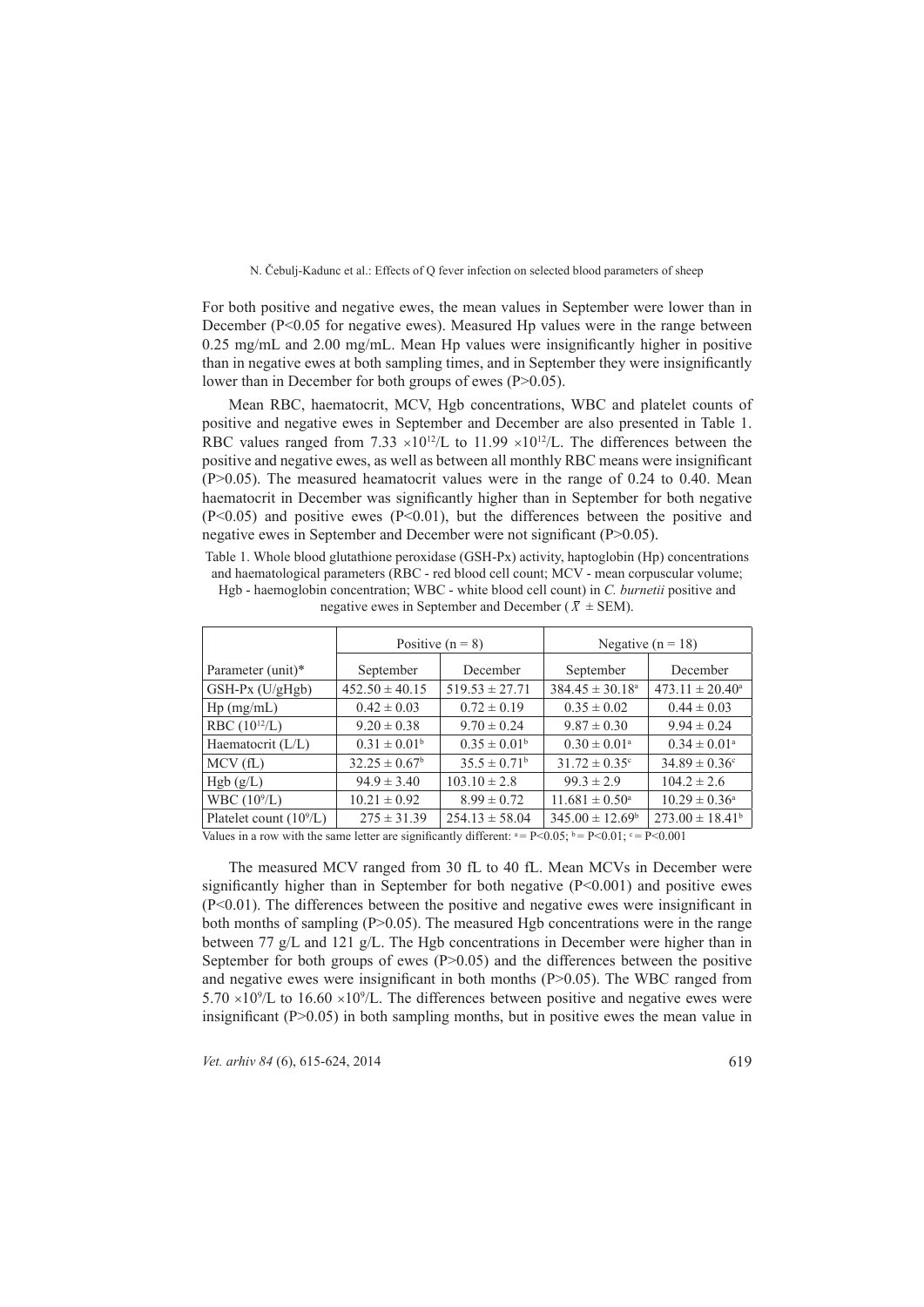September was significantly higher than in December ( $P<0.05$ ). The platelet count was in the range of  $76 \times 10^9$ /L to  $616 \times 10^9$ /L. The differences between the positive and negative ewes at both samplings as well as between the positive ewes in September and December were insignificant ( $P > 0.05$ ). In negative ewes, the mean platelet count in September was significantly higher than in December  $(P<0.01)$ .

## **Discussion iscussion**

In the studied flock of 26 ewes the incidence of positive cases with *C.burnetii* infection increased from  $22.22\%$  in September 2006 to 57.69% in May 2007, confirming the expansion of the disease, which remained clinically unobvious. The ewes were impregnated between September and October 2006 and were due to give birth in the early spring of 2007. The only exception was a barren ewe which had *C.burnetii* antibodies already present in September 2006. No clinical signs, such as abortions, stillbirths, retained placentas, endometritis or small and weak offspring, were observed, confirming the possibility of an asymptomatic form of O fever in the affected flock (ANGELAKIS and RAOULT, 2010; GUATTEO et al., 2011; RODOLAKIS 2009; RUIZ-FONS et al., 2010).

Leptin is a hormone mainly produced by white adipose tissue. It plays an important role in the regulation of energy balance, metabolism, thermoregulation and reproduction (CHILLIARD et al., 2005; ZIEBA et al., 2005). Increased leptin levels were detected during infections and inflammations, probably representing a protective component of the host response (LAGO et al., 2008, OTERO et al., 2005). Considering this finding we expected elevated leptin levels in C. *burnetii* positive ewes compared to negative ones. In the investigated ewes, leptin concentrations were in the ranges reported for other sheep breeds (ADAM et al., 2003). Though not significantly, leptin concentrations increased from September to December in both our groups of ewes, which can be explained by the progression of pregnancy (ADAM et al., 2003; CHILLIARD et al., 2005; ZIEBA et al., 2005). Pregnancy can promote appetite and food intake, and therefore it facilitates energy storage in the form of adipose tissue, subsequently leading to gradual elevation of leptin levels (ADAM et al., 2003). The leptin concentrations of C. *burnetii* positive ewes were found to be lower in September and December, but higher in October and November than in negative ewes. The differences were insignificant for all samplings and therefore did not confirm our hypothesis of accelerated leptin excretion during infection with *C*. *burnetii* (LAGO et al., 2008; OTERO et al., 2005).

The influence of Q fever on the whole-blood GSH-Px activity was also studied. GSH-Px is an integral part of the antioxidant defence system against reactive oxygen species (ROS) in the body. Its activity in blood is regarded as sensitive marker of oxidative stress and an indicator of selenium status of animals, including sheep (PAMUKCU et al., 2000; VALKO et al., 2007). Both increased and decreased levels of antioxidant enzymes have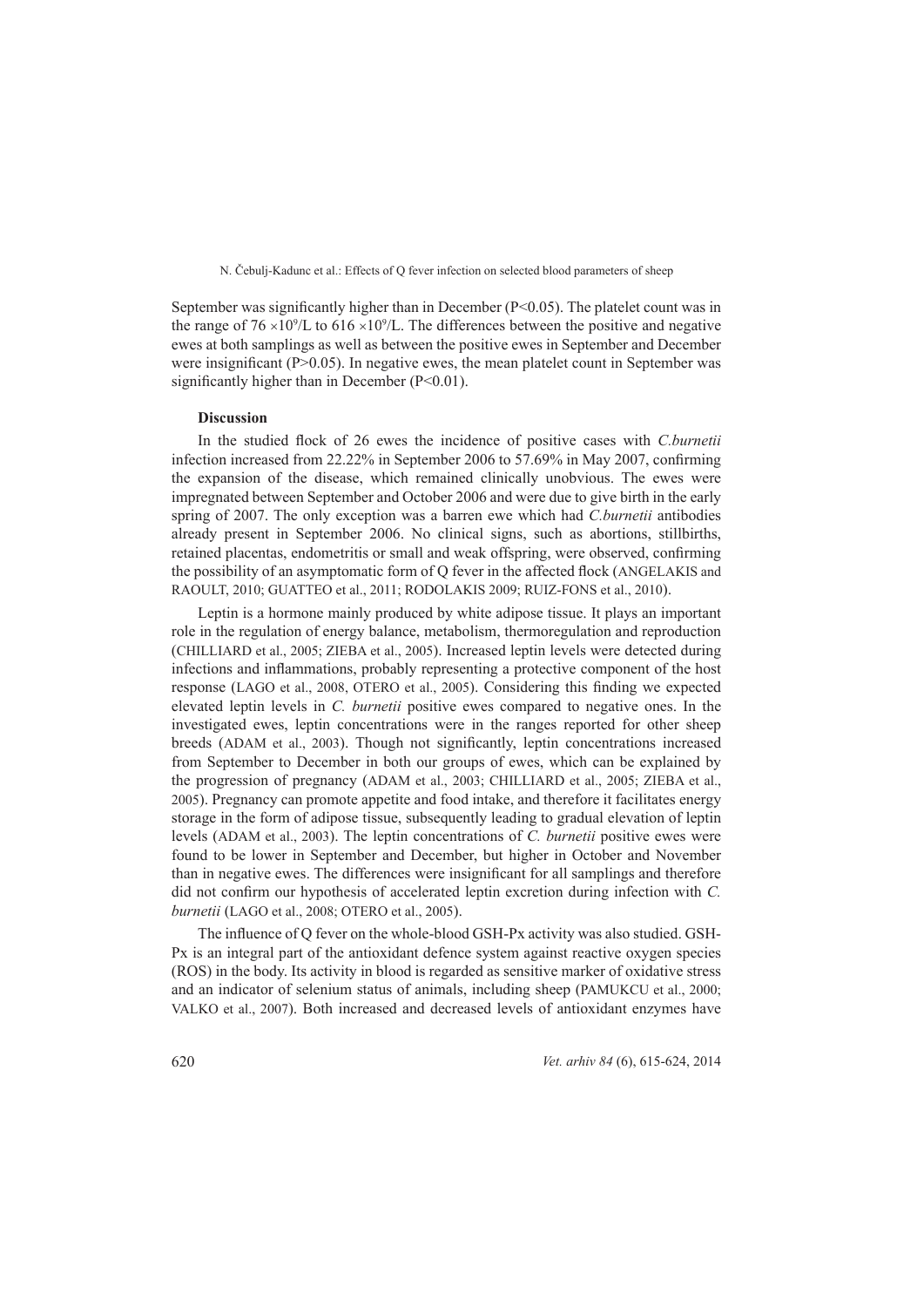been reported in different diseases as a consequence of enhanced ROS production, either by up-regulation of enzyme activity or utilization of the antioxidant enzymes to counter the ROS (VALKO et al., 2007). The measured GSH-Px activity in the examined ewes was similar to that reported in the literature (PAMUKCU et al., 2000). Although not significantly, GSH-Px activity was higher in positive than in negative ewes for both samplings, which could be ascribed to enhanced synthesis of this antioxidant enzyme as an in-built compensatory mechanism in C. *burnetii* infected ewes. In both groups of ewes slightly increased GSH-Px activity was observed from September to December, which can be attributed to seasonal fluctuations of this enzyme (HEMINGWAY, 2003; PAMUKCU et al., 2000). To make any final conclusions about the role of GSH-Px activity in the response to Q fever, further studies should be performed.

In ruminants, concentrations of Hp and serum amyloid A are the major acute phase proteins suitable as biomarkers of infectious disease in sheep. Haptoglobin belongs to a group of acute phase proteins, which change their concentrations during infections, inflammation, surgical trauma and stress. (GRUYS et al., 2005; PETERSEN et al., 2004). Haptoglobin has been proven to be a useful marker for the presence of bacterial infections and tissue injury in sheep, rising  $100$  or even  $1000$  fold within 24 to 48 hours after stimulation (GRUYS et al., 2005; PETERSEN et al., 2004). Therefore we expected elevated Hp values in *C. burnetii* positive ewes in comparison with negative ewes. The Hp levels in investigated ewes exceeded the upper value of the reference interval reported for healthy sheep (LEPHERD et al., 2009). Contrary to our expectations of noticing highly increased Hp concentrations in positive ewes, elevated Hp levels were also observed in negative ewes, indicating the possible presence of another unidentified agent. Another explanation of elevated Hp values could be pregnancy (GRUYS et al., 2005), as all examined ewes, with the exception of one, were in the  $3<sup>rd</sup>$  to  $4<sup>th</sup>$  month of pregnancy at the time of sampling.

To evaluate any possible influences of Q fever on blood cell characteristics, a comparison was performed of haematological parameters between positive and negative ewes. In humans C. *burnetii* infection is first spread haematogenously. It is then followed by a spread of bacteria to the liver, spleen, bone marrow, reproductive tract and other organs, followed by formation of granulomatous lesions in the liver and bone marrow (ANGELAKIS and RAOULT, 2010; GUATTEO et al., 2011). In animals that are naturally infected with C. burnetii, no significant lesions are reported (ANGELAKIS and RAOULT, 2010; GUATTEO et al., 2011).

Haematological parameters (RBC, WBC, platelet count, Hgb, haematocrit, MCV) in the studied ewes were in the range of the reference values for sheep (BICKHARDT et al., 1999; JAIN, 1993; KRAMER, 2000; LEPHERD et al., 2009). However, December levels were higher than September levels in both groups of ewes for RBC, PCV, MCV and Hb, but lower for WBC and platelet count. In C. *burnetii* positive ewes, RBC, WBC, platelet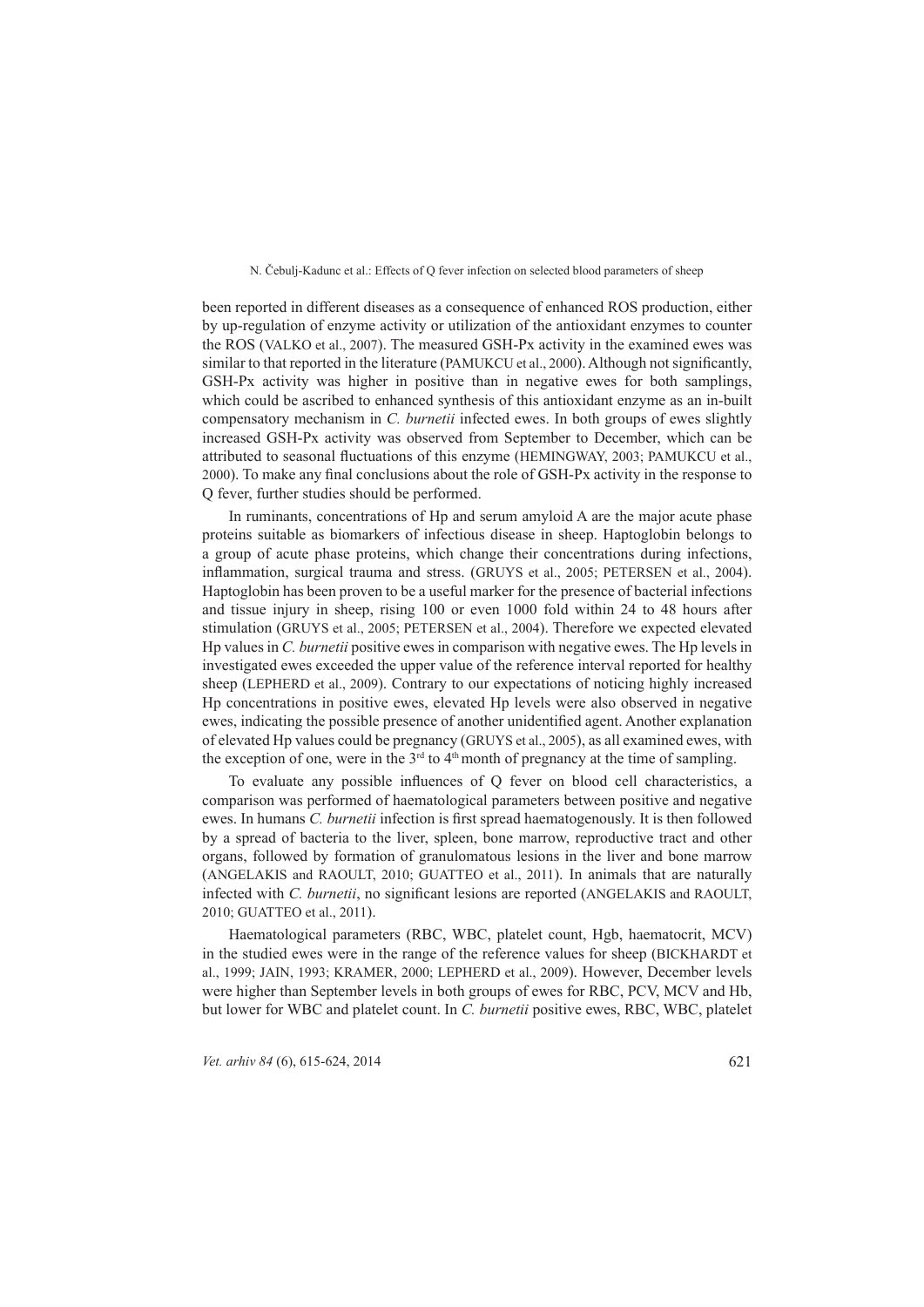count and Hb were lower, but PCV and MCV were higher than in negative ewes at both samplings. Significant differences between samplings were established in both groups for PCV and MCV as well as for WBC and platelet counts in negative ewes, and are most probably a result of seasonal or pregnancy influences (BICKHARDT et al., 1999; JAIN, 1993; KRAMER, 2000). Differences between positive and negative ewes were insignificant at all samplings and cannot be attributed to the influences of the infection as expected.

## **Conclusions onclusions**

Differences between the positive and negative *C. burnetii* infected ewes, as well as between samplings in individual groups of ewes, were observed in our study for all evaluated parameters, and may be attributed to various external and internal factors, such as seasonal variations, influences of food quality or pregnancy. On the basis of our findings, we may conclude that the observed variations of investigated biochemical, antioxidant, hormonal and haematological parameters are not a consequence of C. *burnetii* infection. In our opinion, subclinical *C. burnetii* infection is not a factor which should be considered when evaluating values of circulating leptin, GSH-Px activity or haematological parameters in sheep.

#### **Acknowledgements**

 $\mathcal{L}=\mathcal{L}$ 

The work was supported by the Ministry of Higher Education, Science and Technology of Slovenia. We thank Bostjan Drolc for his valuable technical assistance and Dr. Mojca Gabrovšek for language review.

#### **References eferences**

ADAM, C. L., Z. A. ARCHER, D. W. MILLER (2003): Leptin actions on the reproductive neuroendocrine axis in sheep. Reprod. Supp. 61, 283-297.

ANGELAKIS, E., D. RAOULT (2010): Q Fever. Vet. Microbiol. 140, 297-309.

- BICKHARDT, K., D. DUDZIAK, M. GANTER, P. HENZE (1999): Investigations on the dependence of hematologic and blood chemical parameters on the age of health lambs - a contribution to the definition of reference values in sheep. Dtsch. Tierärztl. Wochenschr. 106, 445-451.
- CHILLIARD, Y., C. DELAVAUD, M. BONNET (2005): Leptin expression in ruminants: Nutritional and physiological regulations in relation with energy metabolism. Domest. Anim. Endocrinol.  $29, 3-22$ .
- GRUYS, E., M. J. TOUSSAINT, T. A. NIEWOLD, S. J. KOOPMANS (2005): Acute phase reaction and acute phase proteins. J. Zhejiang Univ. Sci. 6, 1045-1056.
- GUATTEO, R., H. SEEGERS, A. F. TAUREL, A. JOLY, F. BEAUDEAU (2011): Prevalence of *Coxiella burnetii* infection in domestic ruminants: A critical review. Vet. Microbiol. 149, 1-16.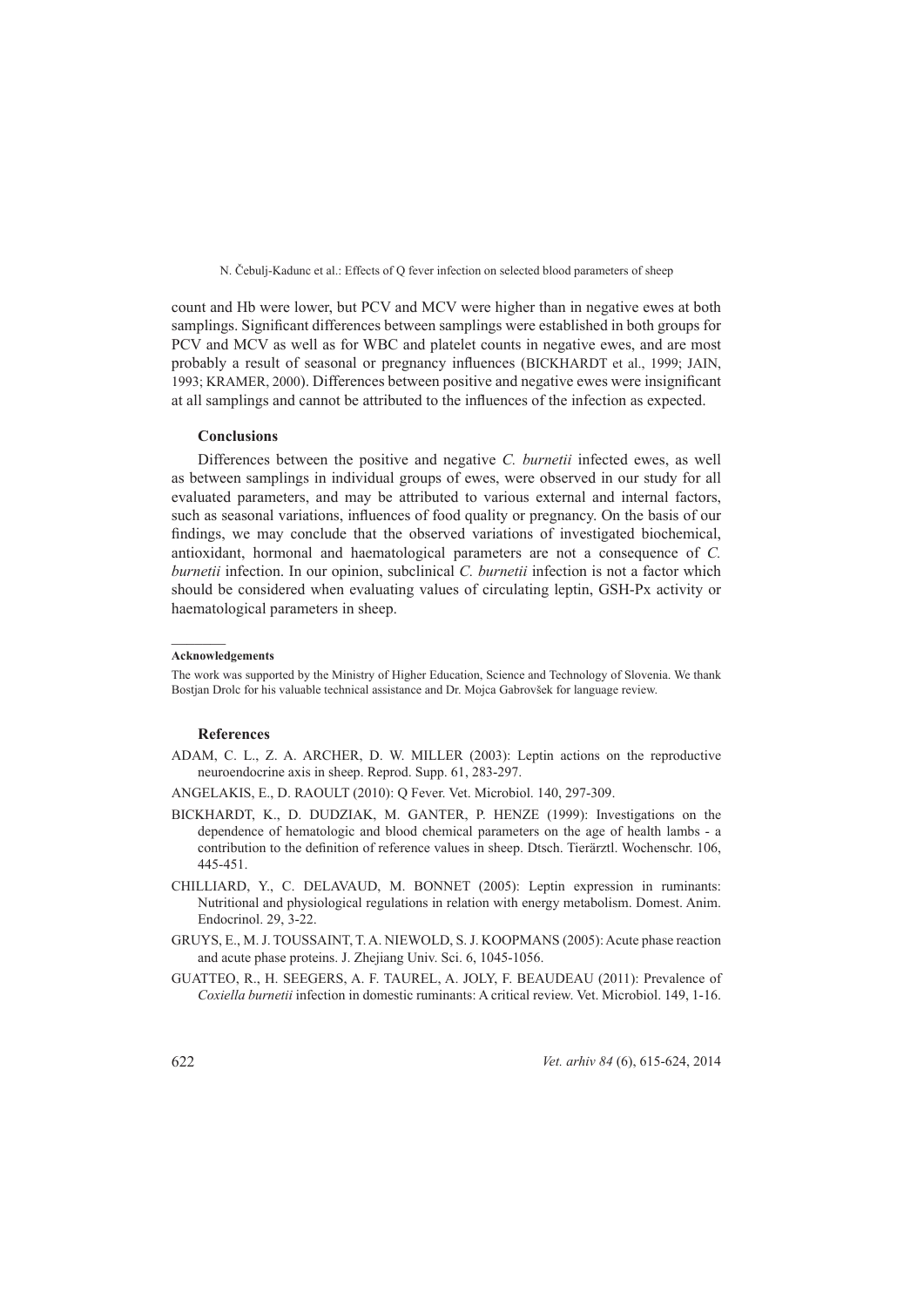- HEMINGWAY, R. G. (2003): The influences of dietary intakes and supplementation with selenium and vitamin E on reproduction disease and reproductive efficiency in cattle and sheep. Vet. Res. Commun. 27, 159-174.
- HONSTETTRE, A., G. IMBERT, E. GHIGO, F. GOURIET, C. CAPO, D. RAOULT, J. L. MEGE  $(2003)$ : Dysregulation of cytokines in acute Q fever: role of interleukin-10 and tumor necrosis factor in chronic evolution of Q fever. J. Infect. Dis. 187, 956-962.
- JAIN, N. C. (1993): Essentials of Veterinary Haematology. Lea & Febiger, Philadelphia.
- KRAMER, J. W. (2000): Normal hematology of cattle, sheep and goats. In: Schalm's Veterinary Hematology (Feldman B. F., J. G. Zinkl, N. C. Jain, Eds.), 5<sup>th</sup> ed., Lippincot, Philadelphia, pp. 1075-1084
- LAGO, R., R. GÓMEZ, F. LAGO, J. GÓMEZ-REINO, O. GUALILLO (2008): Leptin beyond body weight regulation - current concepts concerning its role in immune function and inflammation. Cell. Immunol. 252, 139-145.
- LEPHERD, M. L., P. J. CANFIELD, G. B. HUNT, K. L. BOSWARD (2009): Haematological, biochemical and selected acute phase protein reference intervals for weaned female Merino lambs. Aust. Vet. J. 87, 5-11.
- OTERO, M., R. LAGO, F. LAGO, F. F. CASANUEVA, C. DIEGUEZ, J. J. GÓMEZ-REINO, O. GUALILLO (2005): Leptin, from fat to inflammation: old questions and new insights. FEBS Lett. 579, 295-301.
- PAMUKCU, T., T. SEL, G. YARIM (2000): Blood serum concentrations of selenium and glutathione peroxidase activity in Akkaraman sheep. Turk. J. Vet. Anim. Sci. 25, 731-734.
- PETERSEN, H. H., J. P. NIELSEN, P. M. HEEGAARD (2004): Application of acute phase protein measurements in veterinary clinical chemistry. Vet. Res. 35, 163-187.
- RODOLAKIS, A. (2009): Q Fever in dairy animals. Ann. N. Y. Acad. Sci. 1166, 90-93.
- RUIZ-FONS, F., I. ASTOBIZA, J. F. BARANDIKA, A. HURTADO, R. ATXAERANDIO, R. A. JUSTE, A. L. GARCÍA-PÉREZ (2010): Seroepidemiological study of Q fever in domestic ruminants in semi-extensive grazing systems. BMC Vet. Res. 20, 3-6.
- VALKO, M., D. LEIBFRITZ, J. MONCOL, M. T. CRONIN, M. MAZUR, J. TELSER (2007): Free radicals and antioxidants in normal physiological functions and human disease. Int. J. Biochem. Cell Biol. 39, 44-84.
- ZIEBA, D. A., M. AMSTALDEN, G. L. WILLIAMS (2005): Regulatory roles of leptin in reproduction and metabolism: a comparative review. Domest. Anim. Endocrinol. 29, 166-185.

Received: 30 September 2013 Accepted: 11 July 2014